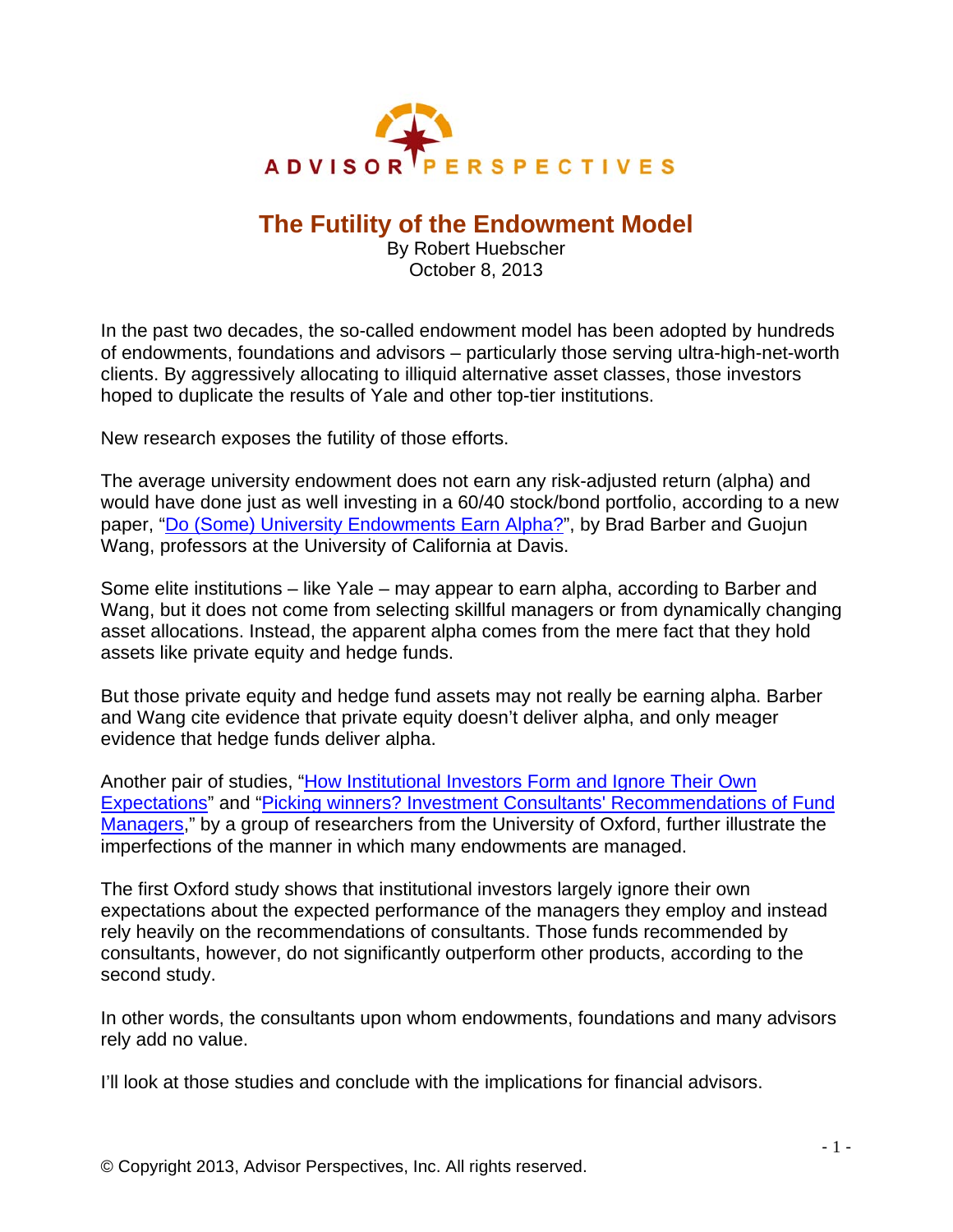

## **Universities' fruitless search for alpha**

Barber and Wang studied annual return data from 279 endowments over the 21-year period beginning in 1991. They found that 94% of the volatility of those returns was explained by a two-factor stock-bond benchmark model (i.e., the returns had an r-squared of 0.94). When they added an international equity benchmark to the model, it explained 99% of the volatility. In both cases, the alpha of the average endowment was statistically indistinguishable from zero.

"We find no evidence that the average endowment is able to deliver alpha relative to public stock/bond benchmarks," they wrote.

Naturally, there were some endowments that performed better and worse than average. Barber and Wang found persistence among those groups: strong performers in one year tended to do better in the next, and poor performers were more likely to underperform in subsequent years.

They also studied two groups of elite institutions: the eight Ivy League schools and the 30 non-Ivy schools with the top SAT scores (based on the assumption that SAT scores are an objective measure of a school's "status"). Those two groups delivered positive alphas (3.15% and 3.82%; 1.74% and 2.28%) relative to the two- and three-factor model portfolios.

Next, they added two more benchmarks to their model, for hedge funds and private equity. Using this five-factor model, the alpha disappeared from the Ivy and top-30 groups. Barber and Wang concluded that the performance of those institutions comes from their allocations to hedge funds and private equity, not from manager selection or tactical asset allocation.

Unquestionably, the strong performance of elite institutions was attributable to outperformance among hedge fund and private equity funds over the time period they studied.

"The intriguing evidence of superior returns among the top performing and elite institutions is completely explained by their strategic asset allocation decisions," Barber and Wang wrote.

That finding, the authors admit, rests on the assumption that neither the hedge fund nor private equity benchmarks generate alpha. Barber and Wang did not assert that that assumption is valid, but they cited strong evidence that private equity benchmarks did not generate alpha, and nearly-as-strong evidence for hedge funds.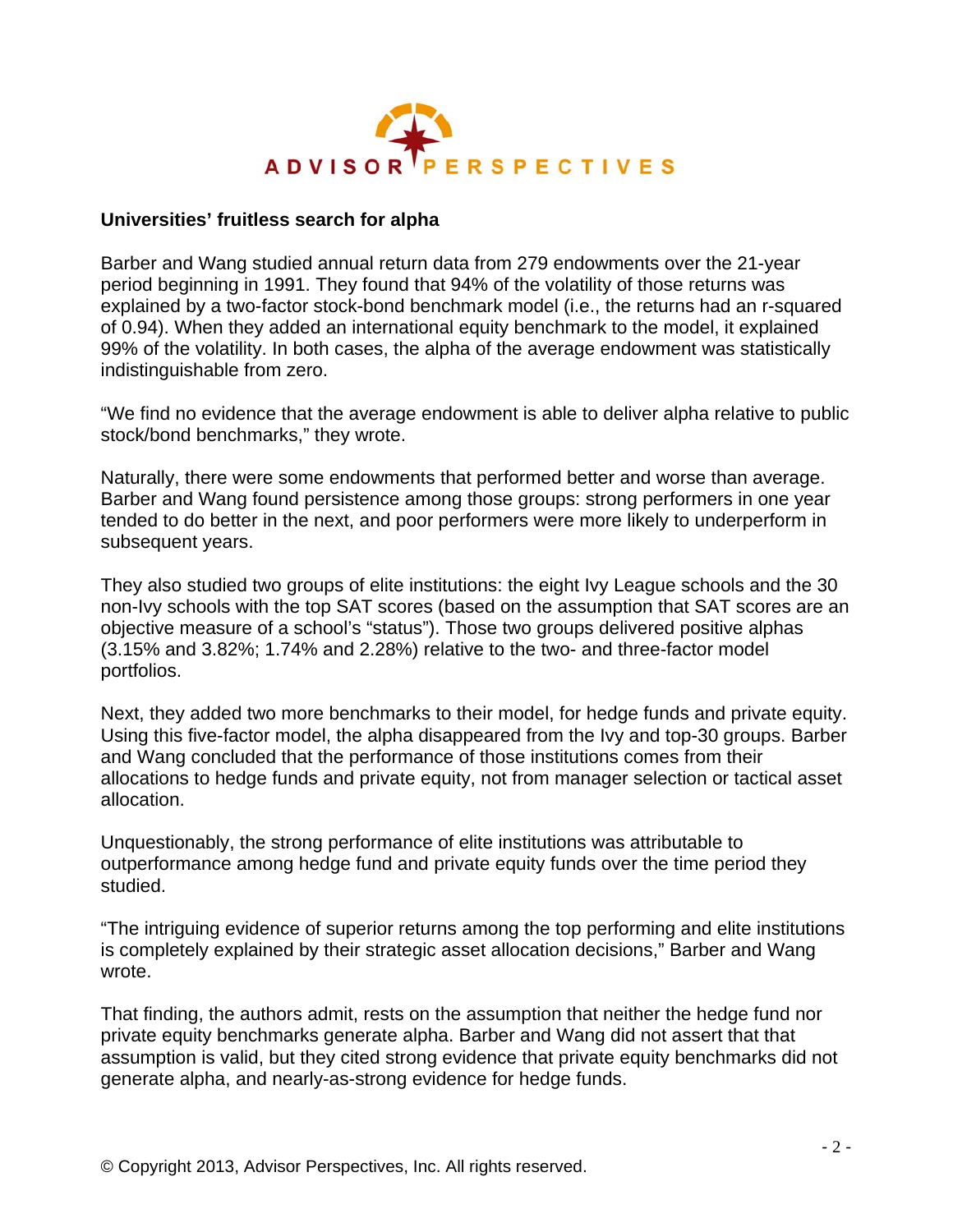

But their key finding – that elite institutions did not earn alpha – ultimate rests on whether those two asset classes truly delivered risk-adjusted return. That question has been the subject of debate in academic circles and remains unanswered.

## **Do consultants add value?**

Many of the endowments in Barber and Wang's sample rely on consultants to guide their asset-allocation and manager-selection decisions, as do many foundations, institutions, family offices and advisory practices. Let's turn to the question of whether those consultants helped to overcome the performance challenges they identified.

The two Oxford studies looked at the role consultants play in helping institutions select managers. Their data reflected assets managed by endowments, public and private pension funds and foundations; 94% of plan sponsors managing those assets use a consulting firm. Among the biggest names, according to a *New York Times* [article,](http://dealbook.nytimes.com/2013/09/30/doubts-raised-on-value-of-investment-consultants-to-pensions/?_r=0) are Mercer Investment Consulting, Russell Investments, Towers Watson Investment, Cambridge Associates, Hewitt EnnisKnupp, R. V. Kuhns & Associates, Callan Associates, Pension Consulting Alliance, Strategic Investment Solutions and Wilshire Associates.

The authors looked at surveys of consultants conducted by Greenwich Associates between 1999 and 2011 and at the investment performance data of the funds recommended by consultants, as reported by eVestment.

In the first study, they found that plan sponsors used the past performance of funds to project future performance and that perceived past performance is a driver of flows into funds. But consultants' recommendations were also responsible for flows into funds. Plan sponsors' expectations of future performance were also influence by so-called "soft factors," such as their perception of managers' styles and processes.

But none of those factors – past performance, expected future performance or soft factors – were predictive of future performance.

The second study looked directly at fund recommendations provided by the consultants for actively managed U.S. equity funds.

It showed that consultants do not chase performance when selecting funds; instead, they rely on a number of soft factors in forming their recommendations. Consultants' recommendations have a sizeable influence over flows of funds, according to the study. Asset flow is correlated with the number of consultants recommending a particular fund.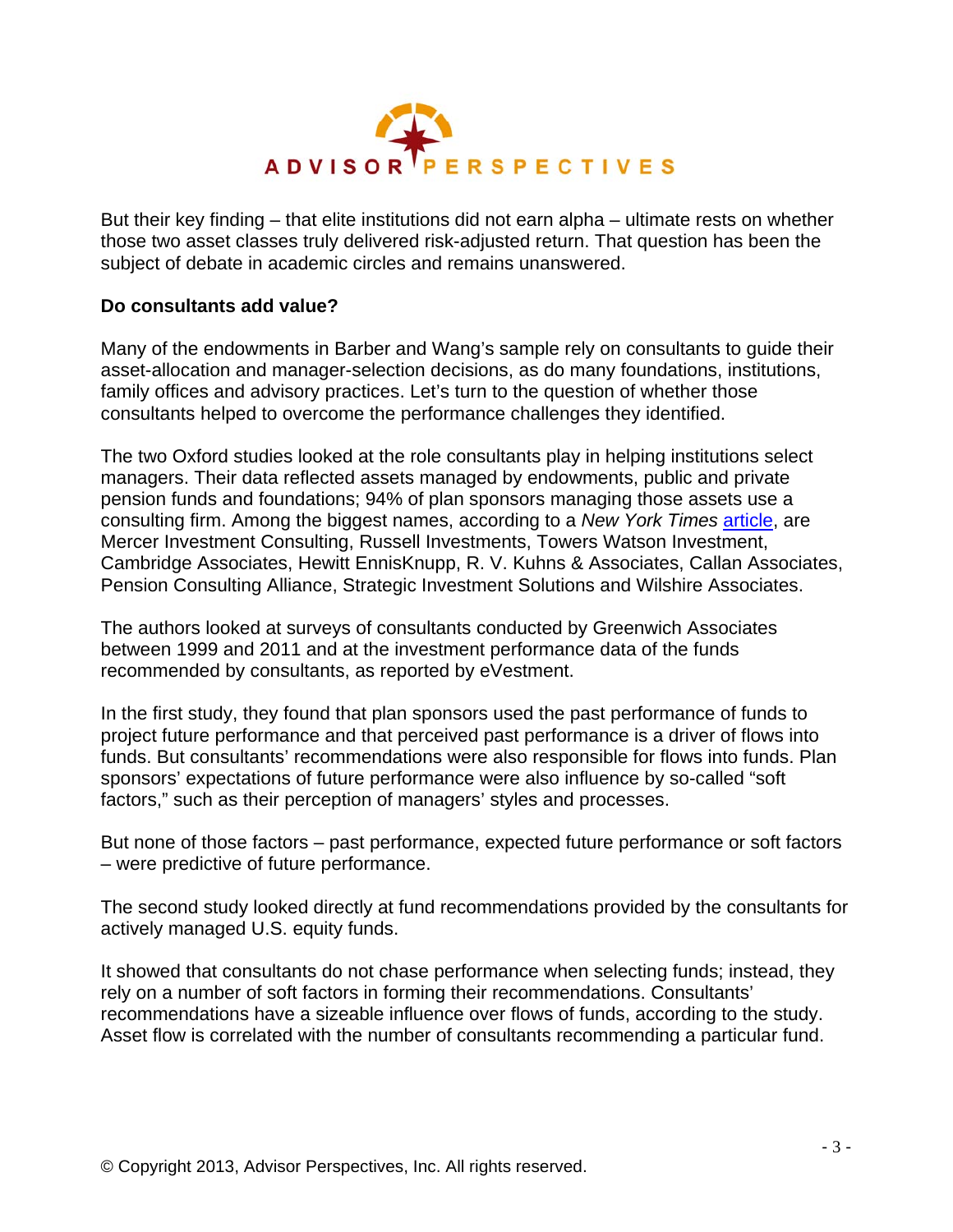

Most importantly, they found that funds recommended by consultants, on average, did not exhibit any significant outperformance on a risk-adjusted basis, relative to those funds that were not recommended.

The authors found a negative impact of fund size on performance. Much of the reason why funds recommended by consultants underperformed was explained by the fact that those were the larger funds, according to the authors. They hypothesized that consultants may be forced to recommend larger funds because of capacity constraints of smaller ones, even if the larger funds are not as high-performing.

"The analysis finds no evidence that the recommendations of the investment consultant for these U.S. equity products enabled investors to outperform their benchmarks or generate alpha," they wrote.

Indeed, it could be that the Barber and Wang's finding that manager selection did not generate alpha for the average university was due to the failures of consultants to recommended good managers.

The study was based on gross data, and the authors wrote that results would be even worse if they considered fees, which average 50 basis points on the products they studied – plus whatever the consultants are charging.

"In light of the evidence presented, what is striking is that fund sponsors follow such recommendations to the extent and at the expense that they do," they wrote.

The authors offered three explanations for this. First, investors may value the "handholding" service offered by consultants. Second, consultants may provide a "shield" in case their selections are challenged in court or elsewhere.

Most disturbing, however, is the third possible explanation: investors are not aware of the inaccuracy of consultants' recommendations. Unlike managers, who provide fully transparent data for their fund's performance, consultants do not report the results of their recommendations. The authors used aggregate data for their study, so it is possible that some consultants are better than others.

## **Implications for advisors**

An obvious implication of the Oxford studies is that anyone using – or contemplating using – a consultant should insist on a fully transparent record of their recommendations and an analysis of whether those recommendations resulted in risk-adjusted outperformance.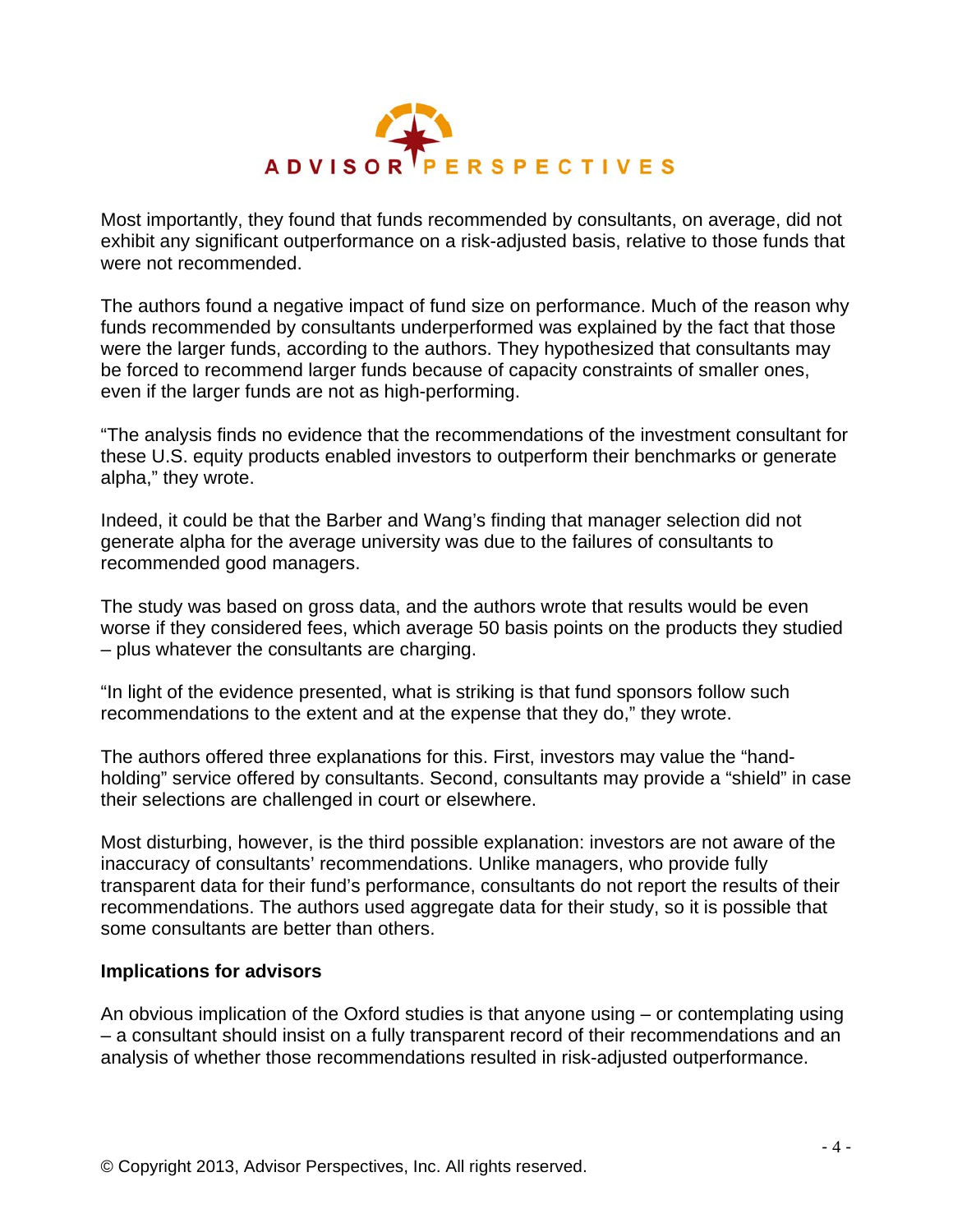

But the larger question is whether advisors embracing the endowment model are acting in their clients' best interests, or whether they will fail to produce alpha by allocating to alternative asset classes, like hedge funds and private equity.

I spoke last week with Barber, who has been in the position of advising universities on how to manage their endowments. His recommendation, typical of academics, is to rely on a passive, index-based approach. Reducing the cost of investments leaves more for the investor.

"The vast majority of endowments choose to play the loser's game, with mixed results," Barber and Wang wrote in their paper. "The average endowment allocates 73% of its domestic *public* equity portfolio and 66% of fixed income assets to active management – markets in which it is notoriously difficult to beat public indexes."

For advisors, Barber recommended starting with a simple asset allocation using index funds with low fees and avoiding private equity, hedge funds and active management. He said advisors should focus on estate planning, insurance and "making sure clients meet their life goals."

"I see so many people trying to do the investment-picking thing in the advisor arena," he said, "and that's not where the value is added. It is hard to argue for advisors using actively managed public-equity funds."

Barber said that an argument could be made for endowments to have a small allocation to private equity, because of their long investment horizons and ability to bear liquidity risk. But that should be a "small slice," he said, for two reasons. First, investors should try to replicate the broad market portfolio, and private equity is relatively small compared to public stocks. Second, substantial capital has flowed into private equity over the last two decades, and there is little reason to believe the strong returns over that period – whether or not they represent alpha – will continue in the future.

He said the case is weaker for hedge funds, which represent a "side bet on alpha for which house takes a big cut."

Barber's recommendations and the findings of these studies will not be surprising to readers of this publication, who have been warned before, by academics and others, about the inapplicability of the endowment model to client portfolios. But the key findings – that the average endowment fails to deliver alpha and that the average consultant does not add value – reinforce the message that the odds against successfully adopting the endowment model are very steep.